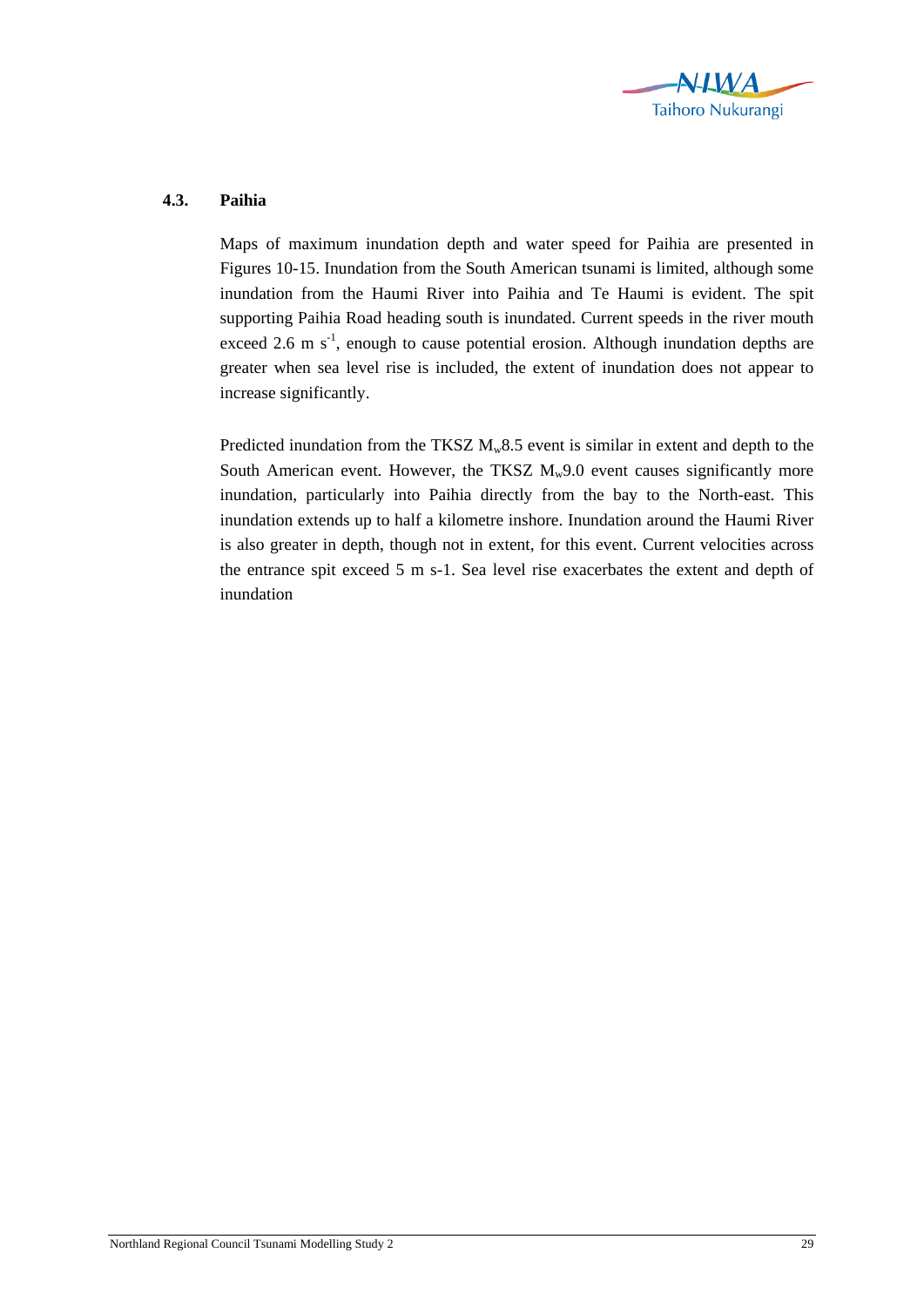



Figure 10: Paihia: Maximum inundation speed (upper) and depth (lower) plots for the South American tsunami scenario at MHWS (to extent of LIDAR).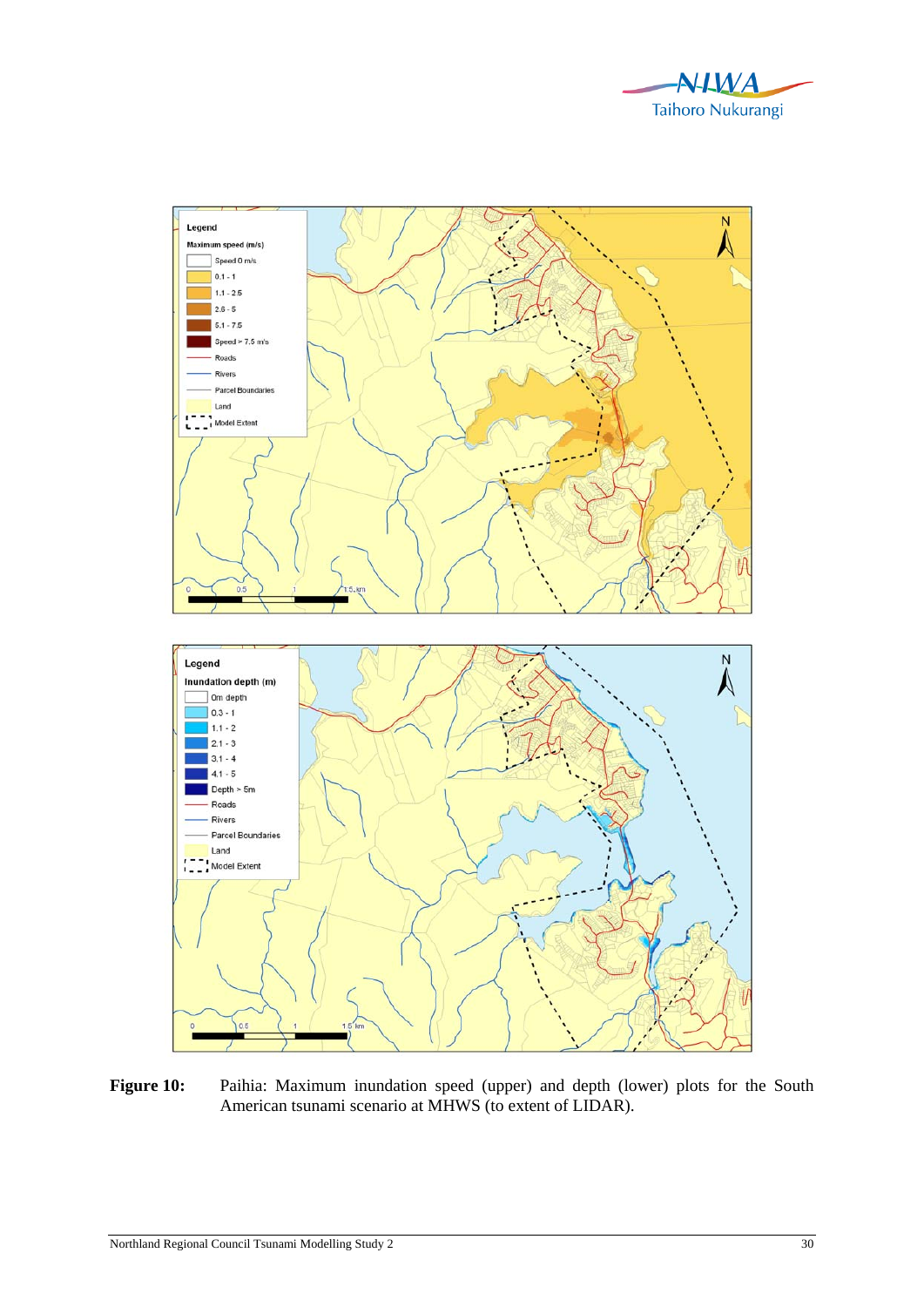



Figure 11: Paihia: Maximum inundation speed (upper) and depth (lower) plots for the South American tsunami scenario at MHWS + 50cm (to extent of LIDAR).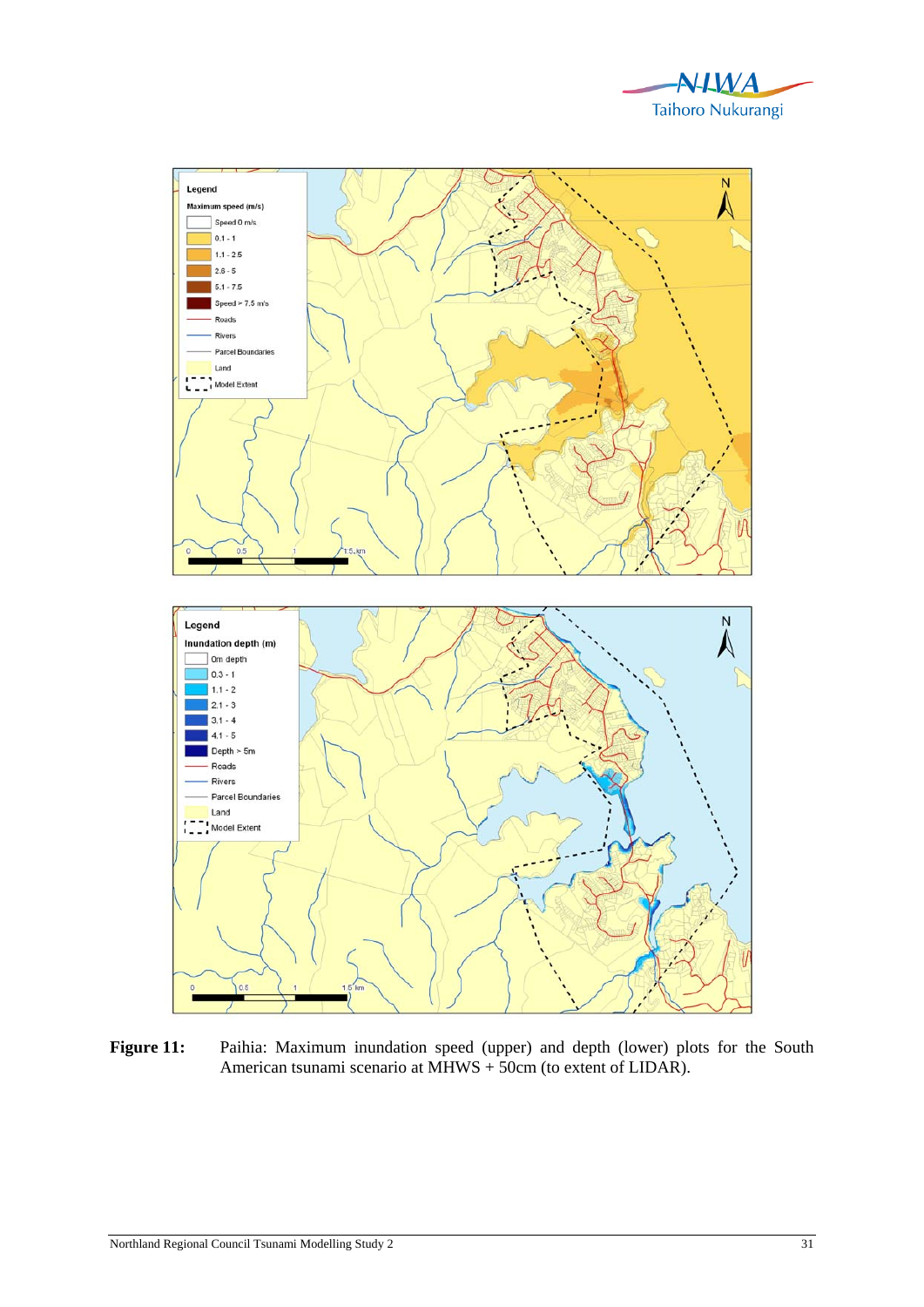



Figure 12: Paihia: Maximum inundation speed (upper) and depth (lower) plots for the M<sub>w</sub>8.5 Tonga-Kermadec subduction zone scenario at MHWS (to extent of LIDAR).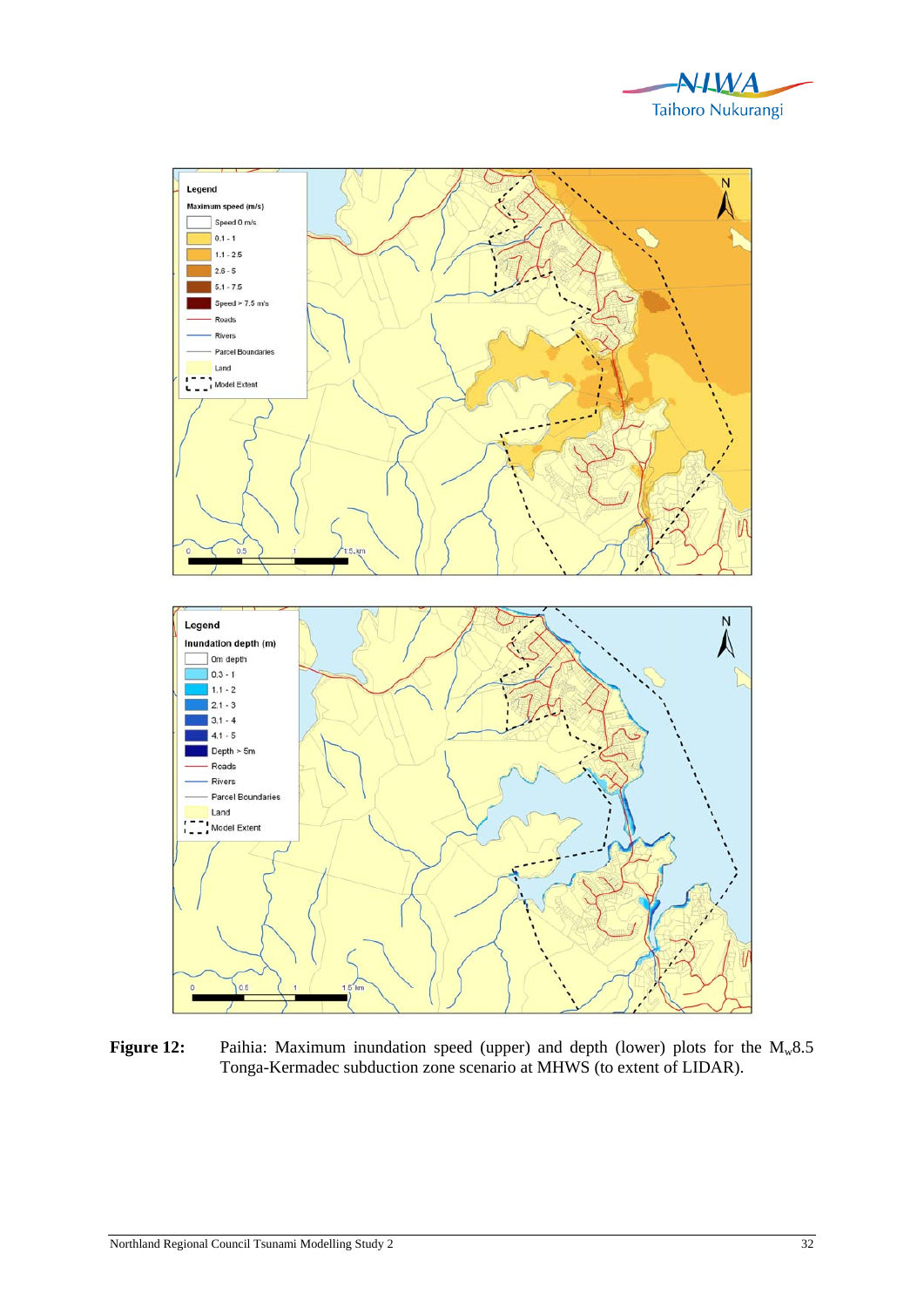



**Figure 13:** Paihia: Maximum inundation speed (upper) and depth (lower) plots for the M<sub>w</sub>8.5 Tonga-Kermadec subduction zone scenario at MHWS + 50cm (to extent of LIDAR).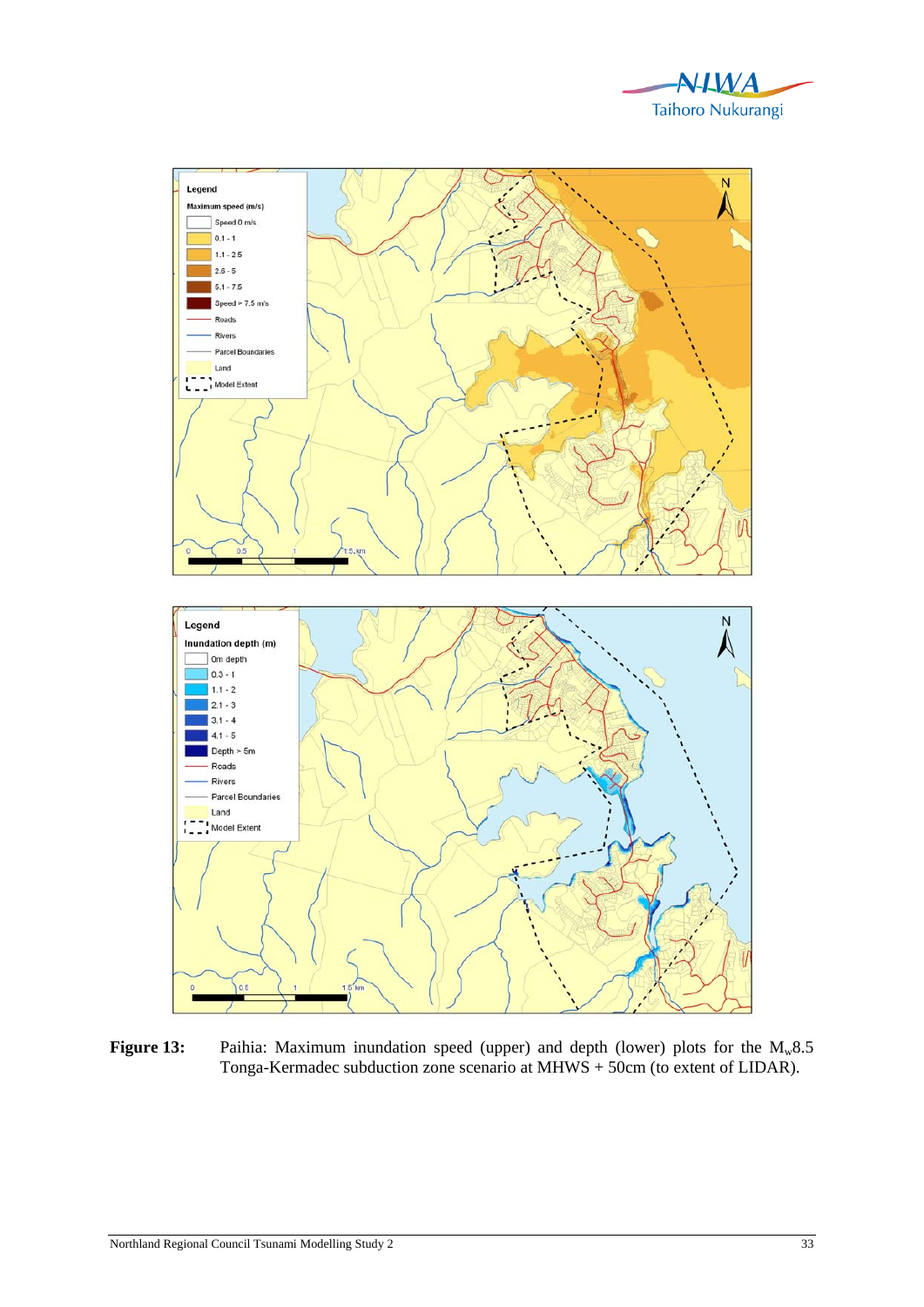



**Figure 14:** Paihia: Maximum inundation speed (upper) and depth (lower) plots for the M<sub>w</sub>9.0 Tonga-Kermadec subduction zone scenario at MHWS (to extent of LIDAR).